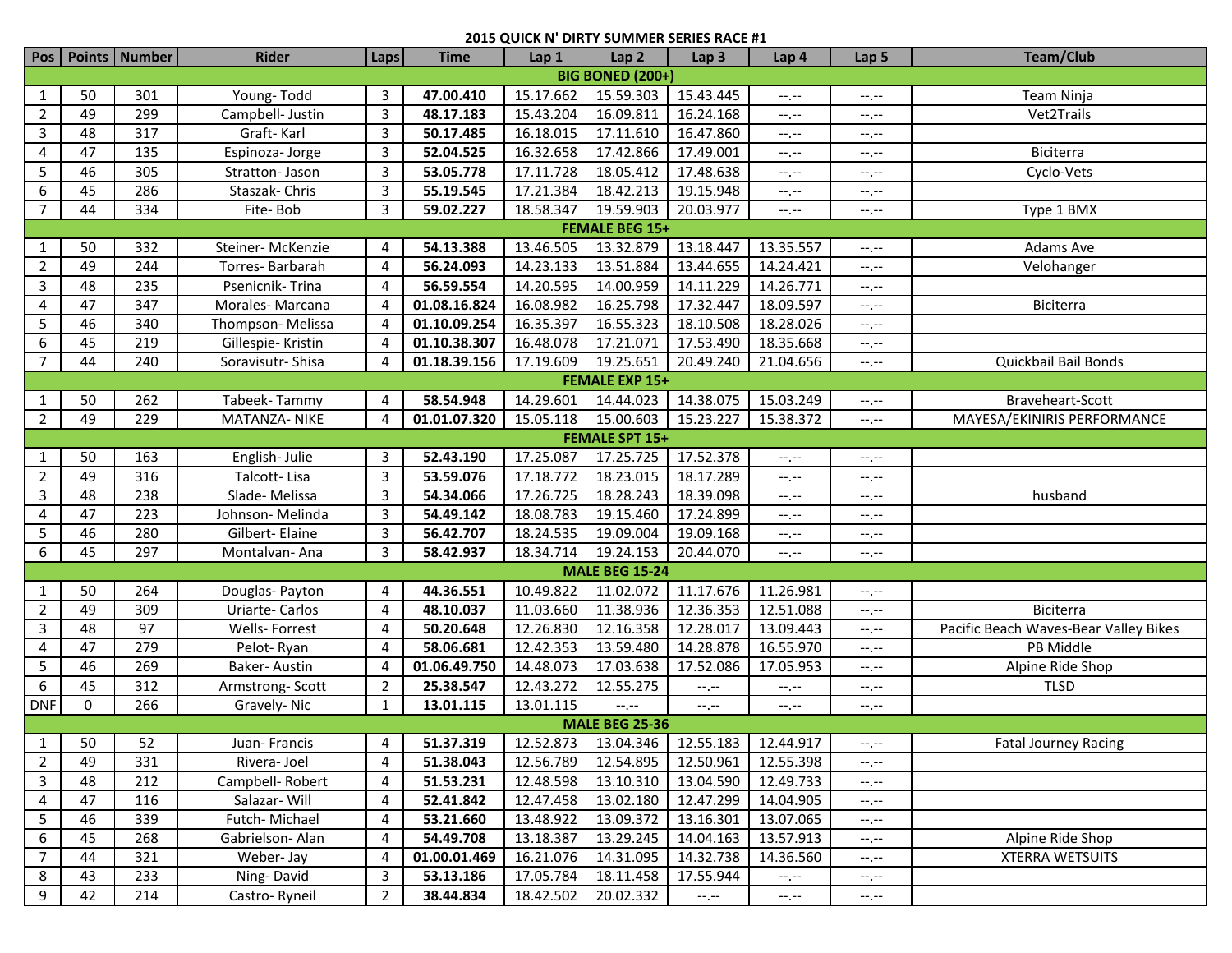| Pos                   |                 | Points   Number  | <b>Rider</b>             | Laps                  | <b>Time</b>      | Lap 1       | Lap <sub>2</sub>      | Lap <sub>3</sub> | Lap <sub>4</sub> | Lap 5                       | <b>Team/Club</b>       |
|-----------------------|-----------------|------------------|--------------------------|-----------------------|------------------|-------------|-----------------------|------------------|------------------|-----------------------------|------------------------|
| <b>DNF</b>            | 0               | 300              | Wilson-Jon               | 3                     | 01.13.58.705     | 20.04.445   | 31.32.875             | 22.21.385        | $-1, -1$         | $-1$ , $-1$                 |                        |
| <b>DNS</b>            | $\mathbf 0$     | 349              | Krahn-Karl               | 0                     | $-1 - 1 - 1 = 0$ | $--, --$    | $-1$ .                | $-1 - 1 - 1 = 0$ | $-1, -1$         | $\leftarrow$ , $\leftarrow$ | Vets2Trails            |
| <b>MALE BEG 37-48</b> |                 |                  |                          |                       |                  |             |                       |                  |                  |                             |                        |
| $\mathbf{1}$          | 50              | 275              | Ferragamo-Tony           | 4                     | 53.07.168        | 13.14.665   | 13.11.923             | 13.27.070        | 13.13.510        | $-1, -1$                    |                        |
| $\overline{2}$        | 49              | 185              | Morales-Manual           | 4                     | 55.02.707        | 13.09.452   | 13.48.741             | 13.59.421        | 14.05.093        | $-1, -1$                    | Biciterra              |
| 3                     | 48              | 63               | Owen-Bradley             | 4                     | 58.07.832        | 14.26.903   | 14.59.035             | 14.11.287        | 14.30.607        | --.--                       |                        |
| 4                     | 47              | 195              | Ford-Terry               | 4                     | 59.46.738        | 14.25.569   | 15.54.278             | 15.14.136        | 14.12.755        | --.--                       |                        |
| 5                     | 46              | 261              | Altstatt- Jason          | 4                     | 01.01.28.596     | 14.12.704   | 15.33.642             | 15.32.503        | 16.09.747        | --.--                       | <b>Inkys Bikes</b>     |
| 6                     | 45              | 289              | Ibarra-Mario             |                       | 01.02.12.194     | 14.49.626   | 16.04.748             | 15.38.616        | 15.39.204        | --.--                       | <b>SDRP</b>            |
| $\overline{7}$        | 44              | 335              | Althiser-Chad            | 4                     | 01.03.08.838     | 15.09.298   | 15.40.653             | 15.27.915        | 16.50.972        | $-1$                        |                        |
| 8                     | 43              | 267              | Cassey-Richard           | 4                     | 01.04.59.365     | 14.47.836   | 16.39.301             | 17.07.383        | 16.24.845        | $-1, -1$                    |                        |
| 9                     | 42              | 326              | DeGuzman-Nelson          | $\boldsymbol{\Delta}$ | 01.06.22.592     | 15.47.656   | 16.13.385             | 16.47.419        | 17.34.132        | $-1, -1$                    |                        |
| 10                    | 41              | 218              | Gagnon-Scott             | 4                     | 01.09.28.946     | 16.03.719   | 18.34.062             | 17.34.720        | 17.16.445        | $-1, -1$                    |                        |
| 11                    | 40              | 242              | Thorn-Matt               | 3                     | 51.20.670        | 16.42.580   | 16.47.402             | 17.50.688        | $-1, -1$         | $-1, -1$                    |                        |
| 12                    | 39              | 265              | Gravley-Rick             | $\overline{2}$        | 26.18.403        | 12.56.465   | 13.21.938             | $-1, -1$         | $-1$             | $-1$                        |                        |
| $\overline{13}$       | $\overline{38}$ | $\overline{327}$ | Duran-Eric               | $\overline{2}$        | 33.48.577        | 16.19.736   | 17.28.841             | $-1$             | $-1$             | $--, --$                    | <b>DFC</b>             |
| <b>DNS</b>            | 0               | 247              | Young-Brad               | 0                     | --.--            | $-1, -1$    | $-1$                  | $-1 - 1 - 1 = 0$ | $-1$ . $-1$      | $-1, -1$                    |                        |
| MALE BEG 49+          |                 |                  |                          |                       |                  |             |                       |                  |                  |                             |                        |
| $\mathbf{1}$          | 50              | 213              | Casiano-Vincent          | 4                     | 52.45.129        | 12.58.485   | 13.12.000             | 13.16.408        | 13.18.236        | --.--                       | Team Ninja             |
| $\overline{2}$        | 49              | 96               | Wells-David              | 4                     | 58.57.201        | 13.55.520   | 15.03.474             | 14.30.585        | 15.27.622        | --.--                       | Pacifc Beach Waves     |
| 3                     | 48              | 243              | Tompkins-Rod             | 4                     | 59.45.006        | 14.25.722   | 14.56.316             | 15.21.905        | 15.01.063        | --.--                       |                        |
| 4                     | 47              | 277              | De Laurentis-Dino        | 4                     | 01.02.08.919     | 14.59.990   | 15.17.062             | 15.33.536        | 16.18.331        | --.--                       | Team RWB Loaded        |
| 5                     | 46              | 56               | Magill- James            | 4                     | 01.07.07.825     | 15.42.710   | 16.15.909             | 17.47.358        | 17.21.848        | $-1, -1$                    | Team Ninja             |
| $\boldsymbol{6}$      | 45              | 246              | Wojcik-Benjamin          | 4                     | 01.10.36.768     | 16.30.714   | 18.07.914             | 17.59.367        | 17.58.773        | $-1, -1$                    | North County Composite |
| $\overline{7}$        | 44              | 290              | Larson-Kirk              | 3                     | 46.12.379        | 15.08.353   | 14.38.916             | 16.25.110        | $-1, -1$         | $-1, -1$                    |                        |
| <b>DNF</b>            | $\mathbf 0$     | 228              | Maners-Michael           | 0                     | --.--            | $-$ , $-$   | $-1$ .                | $-1$             | $-1, -1$         | $-1, -1$                    |                        |
|                       |                 |                  |                          |                       |                  |             | <b>MALE EXP 15-24</b> |                  |                  |                             |                        |
| 1                     | 50              | 285              | Cruz Cornejo- Ivan       | 5                     | 01.03.29.906     | 12.17.556   | 12.28.432             | 12.55.812        | 12.48.909        | 12.59.197                   | Biciterra              |
| $\overline{2}$        | 49              | 111              | Alberto McPherson- Jesus | 5                     | 01.03.45.971     | 12.16.836   | 12.30.420             | 12.55.422        | 12.59.252        | 13.04.041                   | Biciterra              |
| 3                     | 48              | 260              | Doyle-Kyle               | 5                     | 01.11.38.210     | 13.15.079   | 14.00.112             | 14.46.340        | 14.23.298        | 15.13.381                   | <b>Better Buzz</b>     |
|                       |                 |                  |                          |                       |                  |             | <b>MALE EXP 25-36</b> |                  |                  |                             |                        |
| $\mathbf{1}$          | 50              | 172              | Scarbrough-Brian         | 5                     | 01.02.24.760     | 12.02.128   | 12.23.496             | 12.34.970        | 12.39.150        | 12.45.016                   | Spy-Giant-Baghouse     |
| $\overline{2}$        | 49              | 211              | Burnham-Christopher      | 5                     | 01.07.30.405     | 12.53.399   | 13.32.833             | 13.33.927        | 13.56.338        | 13.33.908                   | Swami s Cycling        |
| $\mathbf{3}$          | 48              | 296              | Cramer-Ethan             | 5                     | 01.11.00.596     | 13.34.894   | 13.57.354             | 14.09.937        | 14.33.895        | 14.44.516                   | Cal-Coast              |
| <b>DNF</b>            | $\Omega$        | 144              | Reinecke- Elliot         | $\mathbf 0$           | --.--            | $-1$ , $-1$ | $-1, -1$              | $-1, -1$         | $-1, -1$         | $-1, -1$                    | Book a Bike Mechanic   |
| <b>MALE EXP 37-48</b> |                 |                  |                          |                       |                  |             |                       |                  |                  |                             |                        |
| $\mathbf{1}$          | 50              | 315              | Mora-Cesar               | 5                     | 01.05.55.432     | 12.26.118   | 13.05.786             | 13.28.149        | 13.29.424        | 13.25.955                   | Sun Coast Velo         |
| $\overline{2}$        | 49              | 209              | Bottalico-Fabio          | 5                     | 01.09.40.269     | 13.21.795   | 13.34.129             | 14.20.875        | 14.17.349        | 14.06.121                   | Cal Coast Bicycles     |
| 3                     | 48              | 313              | Wingo-Scott              | 5                     | 01.09.51.522     | 13.39.636   | 14.06.215             | 14.08.910        | 14.01.955        | 13.54.806                   |                        |
| 4                     | 47              | 344              | Henry-Michael            | 5                     | 01.17.11.571     | 14.31.265   | 15.26.318             | 15.44.953        | 15.46.954        | 15.42.081                   | Team Ninja             |
| 5                     | 46              | 125              | Meyer-Jeff               | 5                     | 01.17.36.636     | 14.27.841   | 15.14.066             | 15.19.871        | 15.58.965        | 16.35.893                   | Team Ninja BRL Bikes   |
| 6                     | 45              | 318              | Thomas- Eldon            | 3                     | 48.56.423        | 13.58.570   | 14.42.971             | 20.14.882        | $-1, -1$         | $\leftarrow$ , $\leftarrow$ | North of the Boarder   |
|                       |                 |                  |                          |                       |                  |             | MALE EXP 49+          |                  |                  |                             |                        |
| $\mathbf{1}$          | 50              | 15               | Bienias-Rick             | 5                     | 01.03.32.728     |             | 12.16.044 12.30.626   | 12.56.219        | 12.46.966        | 13.02.873                   | <b>Descenders</b>      |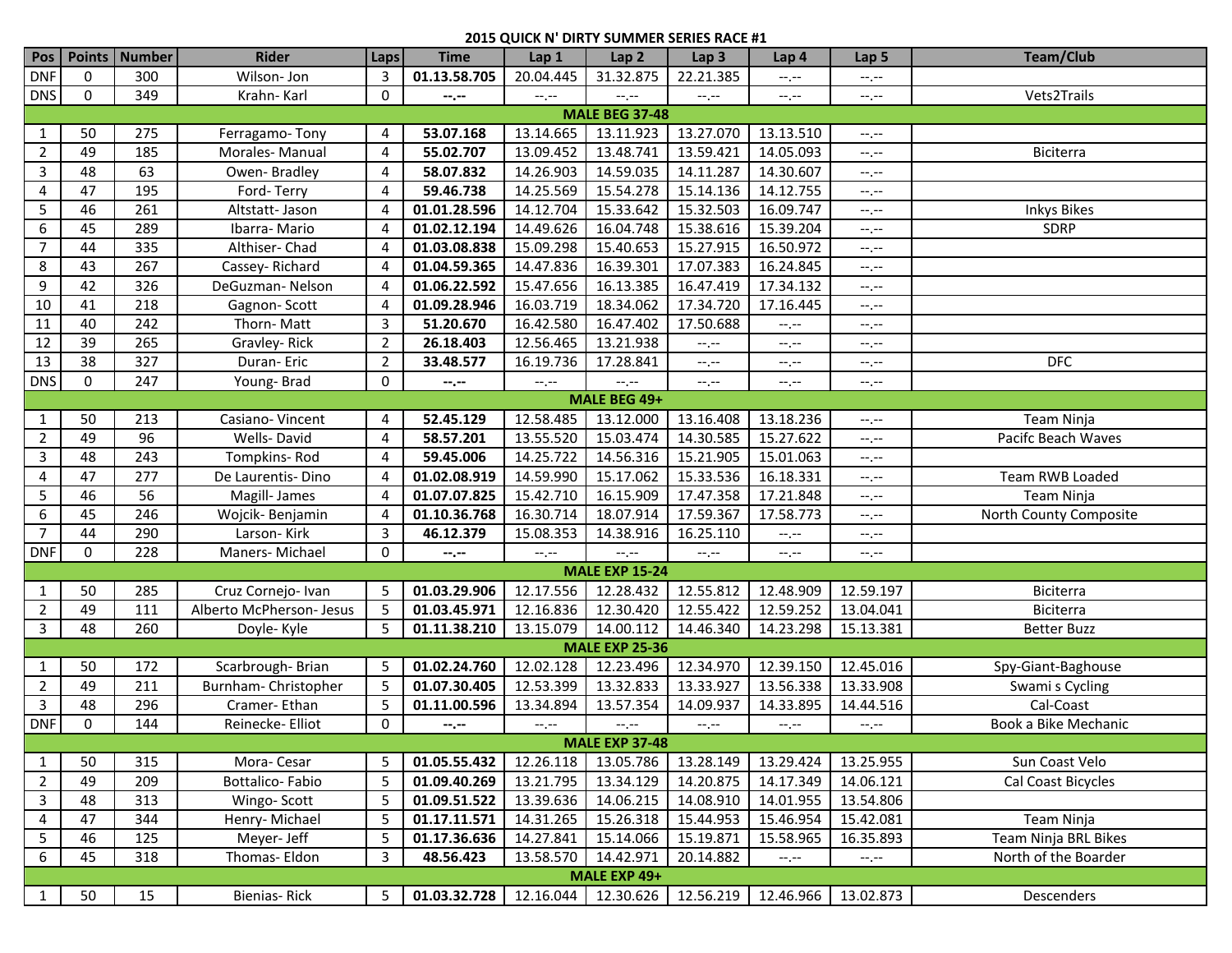| Pos            | <b>Points</b> | Number | <b>Rider</b>        | Laps           | <b>Time</b>  | Lap 1     | Lap <sub>2</sub>                        | Lap <sub>3</sub> | Lap 4                      | Lap 5                           | Team/Club                    |
|----------------|---------------|--------|---------------------|----------------|--------------|-----------|-----------------------------------------|------------------|----------------------------|---------------------------------|------------------------------|
| 2              | 49            | 307    | Marietti-David      | 5              | 01.06.41.726 | 12.31.134 | 13.29.844                               | 13.14.933        | 13.42.839                  | 13.42.976                       | Hot Shoppe                   |
| 3              | 48            | 295    | Mudd-Dennis         | 5              | 01.11.11.396 | 13.58.825 | 14.24.978                               | 14.14.542        | 14.25.414                  | 14.07.637                       | UCC-JWW Floors               |
| 4              | 47            | 310    | Nichols-Martin      | 5              | 01.11.11.909 | 13.55.068 | 14.09.683                               | 14.18.745        | 14.30.560                  | 14.17.853                       | North of the Border          |
| 5              | 46            | 28     | dodero-deron        | 5              | 01.13.21.044 | 13.55.094 | 14.22.718                               | 14.41.380        | 15.17.037                  | 15.04.815                       | Swamis                       |
| 6              | 45            | 323    | Stowell-David       | 5              | 01.14.22.193 | 14.33.123 | 14.56.448                               | 14.32.788        | 14.57.744                  | 15.22.090                       | Cal Coast Bikes              |
| 7              | 44            | 60     | McEachern-Lee       |                | 01.16.04.399 | 14.33.615 | 14.50.126                               | 14.54.217        | 15.47.866                  | 15.58.575                       | Cal Coast Bicycles           |
| 8              | 43            | 208    | Berry-James         | 5              | 01.16.50.736 | 14.32.613 | 14.59.498                               | 15.12.443        | 16.11.310                  | 15.54.872                       | Cal Coast Bikes              |
| <b>DNS</b>     | 0             | 236    | Ries-David          | 0              | $-1, -1$     | $-1, -1$  | $-1, -1$                                | $-1, -1$         | $-1, -1$                   | $-1, -1$                        |                              |
|                |               |        |                     |                |              |           | <b>MALE SPT 15-24</b>                   |                  |                            |                                 |                              |
| 1              | 50            | 49     | Hughes-Jon          | 4              | 57.04.924    | 14.53.040 | 13.58.509                               | 14.08.357        | 14.05.018                  | $-1, -1$                        | <b>HT Bikes</b>              |
| $\overline{2}$ | 49            | 93     | Weigle- Christopher | 4              | 59.12.405    | 14.25.925 | 14.48.554                               | 14.54.298        | 15.03.628                  | $-1, -1$                        | Zumwalts-Ninja               |
| 3              | 48            | 98     | Werner- Matthew     | 4              | 01.02.57.603 | 15.20.598 | 15.50.517                               | 16.03.240        | 15.43.248                  | $-1 - 1 - 1 = 0$                | <b>SDBC-Emerald Textiles</b> |
| 4              | 47            | 204    | Abrantes-Jacob      | 4              | 01.04.46.376 | 15.22.521 | 16.30.577                               | 16.32.143        | 16.21.135                  | $-1 - 1 - 1 = 0$                | <b>Hollands Bicycles</b>     |
| 5              | 46            | 206    | Aguirre-Mario       |                | 01.06.22.755 | 18.14.659 | 15.41.500                               | 16.22.421        | 16.04.175                  | $-1 - 1 - 1 = 0$                |                              |
| 6              | 45            | 222    | Johnson-Matteo      |                | 01.07.28.604 | 15.39.924 | 17.09.593                               | 17.54.259        | 16.44.828                  | $-1 - 1 - 1 = 0$                |                              |
| $\overline{7}$ | 44            | 210    | Briceno-Jorge       | 3              | 01.09.42.889 | 18.45.845 | 22.35.060                               | 28.21.984        | $-1$                       | $-1, -1$                        |                              |
| <b>DNF</b>     | 0             | 311    | Conrad-Holden       | 1              | 19.34.292    | 19.34.292 | $-1, -1$                                | $-1, -1$         | $-\mathbb{I},\mathbb{I}$ . | $-1$                            |                              |
| <b>DNS</b>     | $\mathbf 0$   | 237    | Rusk-Kellian        | 0              | --.--        | $-1, -1$  | $-1$ , $-1$                             | $-1, -1$         | $-1, -1$                   | $-1, -1$                        |                              |
|                |               |        |                     |                |              |           | <b>MALE SPT 25-36</b>                   |                  |                            |                                 |                              |
| $\mathbf{1}$   | 50            | 293    | Baehrens- Blaize    | 4              | 56.10.817    | 13.56.838 | 14.02.898                               | 14.03.571        | 14.07.510                  | $-1, -1$                        | Ride Cyclery                 |
| $\overline{2}$ | 49            | 336    | TOPETE JR.- JESUS   | 4              | 56.40.699    | 14.04.867 | 14.09.268                               | 14.11.512        | 14.15.052                  | $-1, -1$                        | <b>BICITERRA</b>             |
| 3              | 48            | 234    | Oswald-Jake         | 4              | 57.04.907    | 13.42.718 | 14.32.438                               | 14.20.170        | 14.29.581                  | $\leftarrow$ , $\leftarrow$     | North of The Border Bikes    |
| 4              | 47            | 284    | Kwan-Bryan          | 4              | 58.20.455    | 14.50.478 | 14.11.595                               | 14.42.252        | 14.36.130                  | $-1, -1$                        | <b>Moment Bicycles</b>       |
| 5              | 46            | 283    | Rodriguez- Gilberto | 4              | 58.26.994    | 14.04.150 | 14.29.388                               | 14.49.742        | 15.03.714                  | $-1, -1$                        | Mix Speed                    |
| 6              | 45            | 325    | Sax-Michael         | 4              | 01.03.18.956 | 14.35.037 | 15.50.069                               | 16.23.103        | 16.30.747                  | $-1, -1$                        |                              |
| $\overline{7}$ | 44            | 249    | Wang-Matt           | 4              | 01.05.39.591 | 15.42.906 | 16.29.220                               | 17.18.932        | 16.08.533                  | $-1, -1$                        |                              |
| 8              | 43            | 291    | Kurczy- Mike        | 4              | 01.06.11.344 | 16.01.379 | 16.43.295                               | 16.36.077        | 16.50.593                  | $-1, -1$                        |                              |
| 9              | 42            | 281    | Sinclair-Alton      | 4              | 01.07.18.870 | 16.16.600 | 16.19.744                               | 17.12.585        | 17.29.941                  | $-1 - 1 - 1 = 0$                | Me                           |
| 10             | 41            | 230    | Maytorena-Felipe    | 4              | 01.16.51.896 | 17.31.384 | 18.55.890                               | 20.06.118        | 20.18.504                  | $-1, -1$                        |                              |
| 11             | 40            | 248    | Zanutto-Eric        | 4              | 01.17.21.535 | 17.35.355 | 20.28.719                               | 19.52.133        | 19.25.328                  | $-1, -1$                        |                              |
| 12             | 39            | 320    | Padilla-Ruben       | Δ              | 01.20.11.304 | 17.44.031 | 19.29.226                               | 20.07.305        | 22.50.742                  | $-1, -1$                        |                              |
|                |               |        |                     |                |              |           | <b>MALE SPT 37-48</b>                   |                  |                            |                                 |                              |
| $\mathbf{1}$   | 50            | 319    | Velez-Jose          | 4              | 55.49.769    | 13.32.739 | 13.59.331                               | 14.19.082        | 13.58.617                  | $-1$                            | <b>BiciTerra</b>             |
| $\overline{2}$ | 49            | 62     | Ohrmund-Steve       | 4              | 55.51.686    | 13.35.351 | 14.01.938                               | 14.09.084        | 14.05.313                  | $-1, -1$                        | Oso Loco                     |
| 3              | 48            | 341    | Alli- Andy          | 4              | 57.54.092    | 14.38.050 | 14.22.137                               | 14.23.246        | 14.30.659                  | $-1$                            | Cal Coast Bicyles            |
| $\overline{4}$ | 47            | 272    | Solliday-Tony       | $\overline{4}$ | 58.40.220    |           | 13.55.683 14.53.230 15.10.368 14.40.939 |                  |                            | $\mathbb{H}^2$ , $\mathbb{H}^2$ | Mach 5 Racing                |
| 5              | 46            | 259    | Laubscher- Jeff     | 4              | 59.06.987    | 14.11.674 | 14.44.484                               | 15.08.261        | 15.02.568                  | $-1, -1$                        |                              |
| 6              | 45            | 287    | Payson-Eric         | 4              | 01.00.59.148 | 14.37.115 | 15.25.874                               | 15.26.166        | 15.29.993                  | $-1, -1$                        | Bikeman.com                  |
| $\overline{7}$ | 44            | 343    | Peel-Ronnie         | 4              | 01.01.02.378 | 14.57.508 | 15.11.657                               | 15.31.073        | 15.22.140                  | $-1, -1$                        | <b>TASCO</b>                 |
| 8              | 43            | 274    | Koranda- Patrick    |                | 01.01.03.562 | 14.38.204 | 15.14.055                               | 15.40.614        | 15.30.689                  | $-1, -1$                        | <b>Catalyst Racing</b>       |
| 9              | 42            | 146    | DeMario-Robert      | 4              | 01.01.56.085 | 15.16.519 | 15.39.049                               | 15.24.673        | 15.35.844                  | $-1, -1$                        | Fitness Zone                 |
| 10             | 41            | 337    | Marquez-Raymundo    | 4              | 01.01.58.260 | 17.22.585 | 14.22.683                               | 14.50.950        | 15.22.042                  | $-1, -1$                        |                              |
| 11             | 40            | 356    | Pointer-Bill        | 4              | 01.02.43.941 | 14.51.334 | 15.38.187                               | 16.15.907        | 15.59.513                  | $-1, -1$                        | <b>Smith Optics</b>          |
| 12             | 39            | 303    | Anselmo-Chris       | 4              | 01.03.38.745 | 16.01.292 | 16.01.971                               | 15.54.155        | 15.41.327                  | $-1, -1$                        |                              |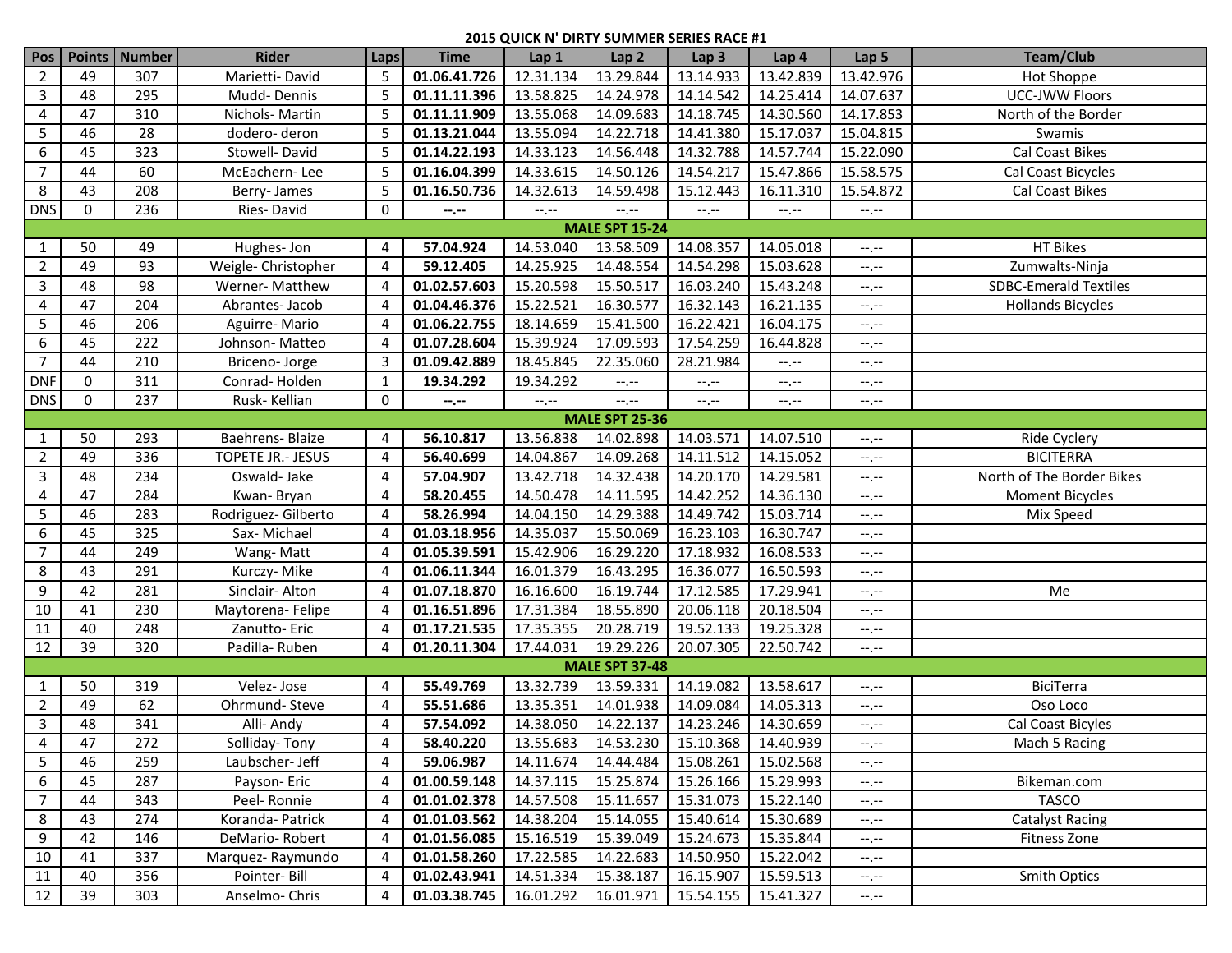| Pos            |                  | Points   Number | <b>Rider</b>          | <b>Laps</b> | <b>Time</b>                                                  | Lap 1     | Lap <sub>2</sub>           | Lap <sub>3</sub> | Lap 4     | Lap <sub>5</sub>                 | <b>Team/Club</b>             |  |  |
|----------------|------------------|-----------------|-----------------------|-------------|--------------------------------------------------------------|-----------|----------------------------|------------------|-----------|----------------------------------|------------------------------|--|--|
| 13             | 38               | 88              | Stevens-Nathan        | 4           | 01.03.42.792                                                 | 15.40.079 | 15.50.896                  | 16.02.882        | 16.08.935 | $-1, -1$                         | Ninja                        |  |  |
| 14             | 37               | 338             | Thompson-Paul         | 4           | 01.04.11.482                                                 | 15.31.857 | 16.09.313                  | 16.21.030        | 16.09.282 | $-1, -1$                         |                              |  |  |
| 15             | 36               | 225             | Jordan-Christopher    | 4           | 01.04.55.718                                                 | 16.07.194 | 16.29.151                  | 16.15.219        | 16.04.154 | --.--                            |                              |  |  |
| 16             | 35               | 306             | Hiley-Damian          | 4           | 01.05.23.322                                                 | 15.49.222 | 16.29.838                  | 16.39.548        | 16.24.714 | --.--                            | <b>Desert King</b>           |  |  |
| 17             | 34               | 221             | Haworth-Soames        | 4           | 01.06.38.298                                                 | 16.00.535 | 16.01.406                  | 16.59.892        | 17.36.465 | --.--                            |                              |  |  |
| 18             | 33               | 298             | San Jose-Ralf         | Δ           | 01.07.27.646                                                 | 15.33.690 | 16.56.960                  | 18.12.121        | 16.44.875 | --.--                            |                              |  |  |
| 19             | 32               | 196             | Lopez-Daniel          | 4           | 01.09.09.846                                                 | 16.16.611 | 17.32.938                  | 17.48.867        | 17.31.430 | --.--                            |                              |  |  |
| 20             | 31               | 227             | Lopez Lena- Alfredo   | 4           | 01.10.54.670                                                 | 16.58.991 | 17.41.918                  | 18.29.173        | 17.44.588 | --.--                            | biciterra                    |  |  |
| 21             | 30               | 226             | Kirby- Christopher    | 4           | 01.11.09.587                                                 | 16.59.001 | 17.56.511                  | 17.51.727        | 18.22.348 | --.--                            |                              |  |  |
| <b>DNF</b>     | $\mathbf 0$      | 202             | Brown-James           | 1           | 15.59.178                                                    | 15.59.178 | $-\mathbb{I},\mathbb{I}$ . | $-1 - 1 - 1 = 0$ | $-1, -1$  | --.--                            | Coyotes                      |  |  |
|                | MALE SPT 49+     |                 |                       |             |                                                              |           |                            |                  |           |                                  |                              |  |  |
| 1              | 50               | 330             | Espinoza-Jaime        | 4           | 01.00.25.131                                                 | 14.38.138 | 14.53.371                  | 15.27.048        | 15.26.574 | --.--                            |                              |  |  |
| $\overline{2}$ | 49               | 322             | Gibson-Ken            | 4           | 01.00.39.277                                                 | 14.39.624 | 15.14.418                  | 15.16.906        | 15.28.329 | $-1, -1$                         | Team Ninja                   |  |  |
| $\overline{3}$ | 48               | 263             | Montfort-Scott        |             | 01.00.45.763                                                 | 14.26.235 | 15.19.829                  | 15.39.135        | 15.20.564 | --.--                            |                              |  |  |
| 4              | 47               | 241             | Stamos-Bill           | 4           | 01.03.46.408                                                 | 15.42.890 | 16.10.299                  | 16.04.696        | 15.48.523 | --.--                            | <b>SDBC</b>                  |  |  |
| 5              | 46               | 292             | Suizdah- Gary         | 4           | 01.04.18.472                                                 | 16.58.990 | 15.59.982                  | 15.41.615        | 15.37.885 | --.--                            |                              |  |  |
| 6              | 45               | 232             | nicolet-fred          | 4           | 01.05.29.365                                                 | 16.05.564 | 16.07.972                  | 16.30.909        | 16.44.920 | --.--                            | <b>SDBC</b>                  |  |  |
| $\overline{7}$ | 44               | 420             | Kramer-Perry          | 4           | 01.05.37.953                                                 | 15.42.885 | 16.31.960                  | 16.40.340        | 16.42.768 | --.--                            | Giant                        |  |  |
|                | MALE SUP SPT 15+ |                 |                       |             |                                                              |           |                            |                  |           |                                  |                              |  |  |
| $\mathbf{1}$   | 50               | 94              | Weigle-Marcus         | 5           | 01.07.19.635                                                 | 12.50.074 | 13.10.428                  | 13.14.999        | 14.02.204 | 14.01.930                        | Zumwalts                     |  |  |
| 2              | 49               | 216             | Elkins- Jake          | 5           | 01.08.49.059                                                 | 13.22.137 | 13.48.368                  | 13.34.583        | 13.56.503 | 14.07.468                        |                              |  |  |
| 3              | 48               | 270             | Rivera-Humberto       | 5           | 01.08.55.754                                                 | 13.22.117 | 13.32.562                  | 13.45.420        | 14.00.656 | 14.14.999                        | Zoot Sports                  |  |  |
| 4              | 47               | 278             | Painting-Mark         | 5           | 01.09.05.762                                                 | 13.23.995 | 13.30.142                  | 13.47.239        | 14.04.646 | 14.19.740                        | 3B Yoga                      |  |  |
| 5              | 46               | 345             | Price-Ed              | 5           | 01.09.26.381                                                 | 14.12.753 | 13.51.481                  | 13.49.916        | 13.39.917 | 13.52.314                        | North of the Boarder         |  |  |
| 6              | 45               | 314             | Rollins-Scott         | 5           | 01.10.52.891                                                 | 13.56.176 | 13.50.061                  | 14.26.847        | 14.16.773 | 14.23.034                        | <b>Catalyst Bikes</b>        |  |  |
| $\overline{7}$ | 44               | 346             | Tomczch-Travis        | 5           | 01.11.11.745                                                 | 14.30.512 | 14.14.063                  | 14.03.489        | 14.22.310 | 14.01.371                        | SPY                          |  |  |
| 8              | 43               | 128             | Arena-Ben             | 5           | 01.11.19.150                                                 | 14.11.536 | 14.00.418                  | 14.27.607        | 14.30.213 | 14.09.376                        | <b>SDBC Emerald Textiles</b> |  |  |
| 9              | 42               | 294             | Montalvan-Carlos      | 5           | 01.11.23.935                                                 | 14.26.902 | 13.58.864                  | 14.22.884        | 14.22.550 | 14.12.735                        |                              |  |  |
| 10             | 41               | 121             | Contreras Mac-Alfredo | 5           | 01.12.07.756                                                 | 13.54.300 | 14.08.840                  | 14.32.054        | 14.40.222 | 14.52.340                        | Biciterra                    |  |  |
| 11             | 40               | 215             | Dipert-Joshua         | 5           | 01.12.11.477                                                 | 13.55.767 | 14.07.451                  | 14.55.867        | 14.31.686 | 14.40.706                        | Wolfpack                     |  |  |
| 12             | 39               | 302             | Heimbignere- Jared    | 5           | 01.13.13.746                                                 | 14.15.080 | 14.40.631                  | 14.34.794        | 14.35.701 | 15.07.540                        |                              |  |  |
| 13             | 38               | 245             | Villanueva-Dandy      | 5           | 01.13.44.663                                                 | 14.18.920 | 14.35.441                  | 14.32.684        | 14.48.544 | 15.29.074                        |                              |  |  |
| 14             | 37               | 231             | Mullen-Kelsey         | 5           | 01.13.59.499                                                 | 13.57.586 | 14.26.104                  | 14.38.789        | 15.22.309 | 15.34.711                        | SPY GIANT RIDE p/b GQ-6      |  |  |
| 15             | 36               | 140             | Fackler-Jason         | 5           | 01.15.11.958                                                 | 14.35.943 | 14.46.019                  | 14.54.777        | 15.19.520 | 15.35.699                        | Sock Guy Velo Hanger         |  |  |
| 16             | 35               | 308             | Kruisheer- Austin     | 5           | 01.16.16.659                                                 | 14.10.324 | 14.32.853                  | 14.46.842        | 15.51.145 | 16.55.495                        | <b>SDBC</b>                  |  |  |
| 17             | 34               | 32              | Ernst-David           | $5-1$       | 01.16.39.862   14.43.044   15.08.859   15.43.650   15.30.470 |           |                            |                  |           | 15.33.839                        | Descenders                   |  |  |
| 18             | 33               | 282             | Holslag-Nick          | 5           | 01.16.59.421                                                 | 15.10.714 | 15.12.595                  | 15.25.036        | 15.29.544 | 15.41.532                        | Halo Headband                |  |  |
| 19             | 32               | 333             | Rodriguez-Esteban     | 5           | 01.17.38.510                                                 | 14.59.413 | 15.26.788                  | 15.58.817        | 15.58.112 | 15.15.380                        | ZOCA-Biciterra               |  |  |
| 20             | 31               | 273             | Holland-Scott         | 5           | 01.17.48.149                                                 | 14.28.765 | 15.18.790                  | 15.48.904        | 16.01.212 | 16.10.478                        | North of the Border          |  |  |
| 21             | 30               | 120             | Saffon- Juan Diego    | 5           | 01.18.03.416                                                 | 14.21.439 | 17.25.207                  | 16.04.192        | 14.57.862 | 15.14.716                        | Mixspeed                     |  |  |
| 22             | 29               | 288             | Dickinson-Andrew      | 5           | 01.18.33.825                                                 | 14.10.152 | 15.25.614                  | 15.48.838        | 16.12.643 | 16.56.578                        |                              |  |  |
| 23             | 28               | 304             | Healey- Jeff          | 4           | 57.03.819                                                    | 14.34.670 | 14.08.759                  | 13.57.022        | 14.23.368 | --.--                            |                              |  |  |
|                |                  |                 |                       |             |                                                              |           | <b>MASOCHIST (SS)</b>      |                  |           |                                  |                              |  |  |
| $\mathbf{1}$   | 50               | 217             | Engelhardt-Marc       | 4           | 56.53.017                                                    |           | 14.01.329 14.01.010        | 14.19.770        | 14.30.908 | $-\mathbb{I},\mathbb{I}^{\perp}$ | Tasko/MKE                    |  |  |